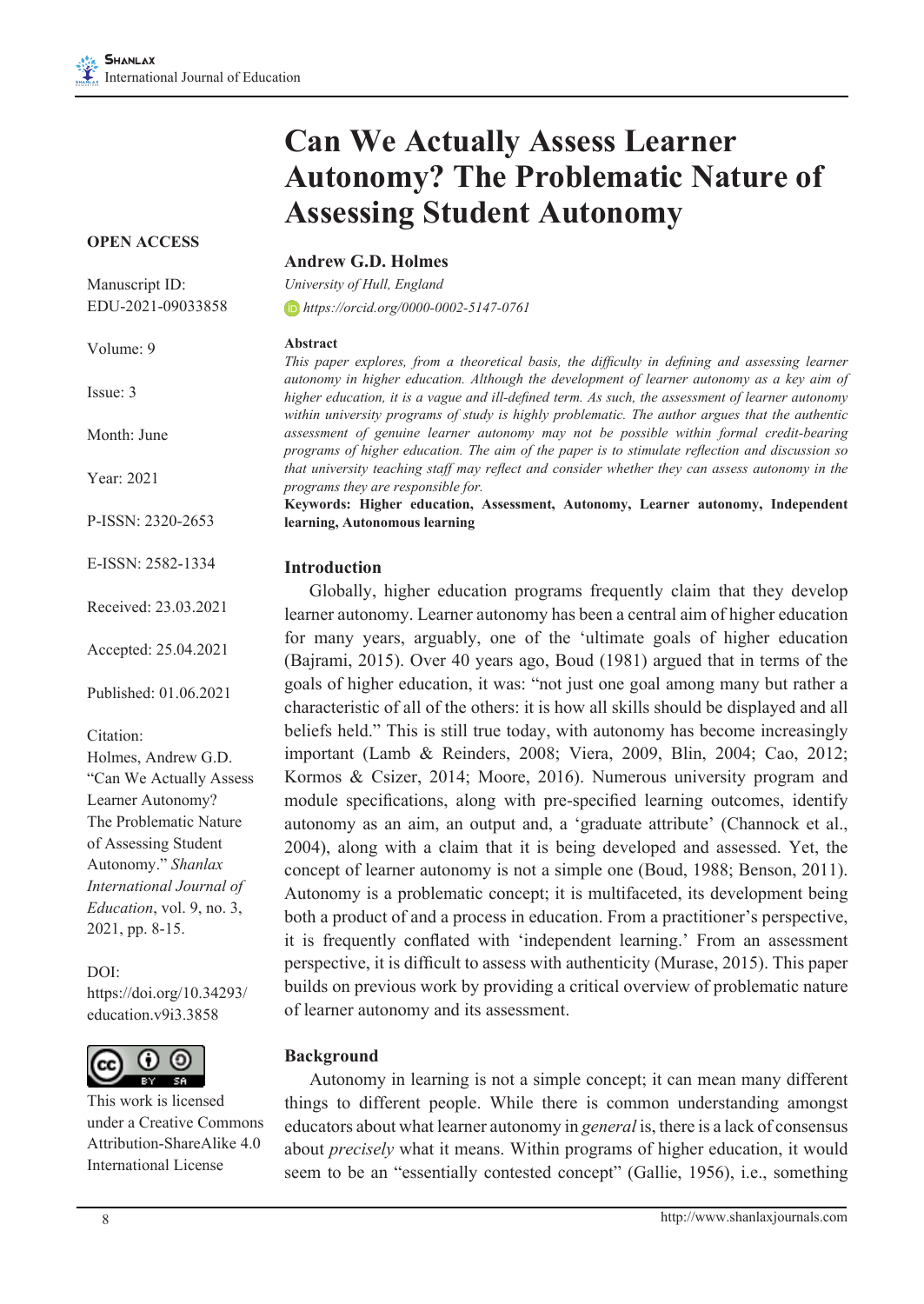that is *impossible* to conclusively define, but perfectly possible and rational for people to discuss and justify their holding of one interpretation rather than a competing one. Yet, if it is acknowledged that autonomy may not be possible to conclusively define and that there are different interpretations, it implies that its assessment is problematic.

The terms: 'autonomy,' 'independent learning,' 'autonomous learning,' and 'independent study' are oftenusedinterchangeablybypractitioners andwithin some of the literature to describe what is essentially the same thing. Definitions and explanations of autonomy often include independence (e.g., Little, 1988), and vice-versa, definitions of independent learning often include autonomy (e.g., Moore, 1973). Autonomy is, unfortunately, neither a simple nor easily described behavior (Dam, 2003; Little, 1991). 'Autonomous learning' is rarely clearly defined (Macaskill & Denovan, 2013), and there is an overall lack of consensus as to precisely what 'independent learning' itself means (Broad, 2006). Scott et al., (2015) suggest a "myriad of inter-related definitions of autonomous/independent learning" in existence. In a similar vein, Mayer (2010) argues that

*There are several different ways of defining and describing independent learning without there being a shared understanding of how these different definitions and descriptions relate to one another. The literature works with different definitions and this may make it difficult for policy-makers and practitioners to find clear guidance.*

 Whilst Thanasoulas (2000) suggests that the "literature is riddled with innumerable definitions of autonomy and other synonyms for it."

 One of the difficulties with the term autonomy is that it refers to different things (Benson & Voller, 1997, Thanasoulas, 2000). For example: to describe for situations in which learners study entirely on their own; to refer to skills which can be learned and applied in self-directed learning; to an inborn capacity; to learners having ownership of and taking responsibility for their learning; and for the right of learners to determine the direction of their learning. Because it is difficult to precisely articulate what 'learner autonomy' is, other than in a generalized way, educators/assessors hold different understandings and interpretations. Many frequently refer to 'independent learning' instead. It follows that it is therefore worth exploring some of these terms in detail to gain a deeper understanding, to conclude as to whether or not learner autonomy can be assessed.

### **Independent Learning**

 Independent learning is a process, a method and a philosophy of education. A person acquires knowledge by their efforts and develops inquiry and critical evaluation (Candy, 1991, Meyer, et al., 2008, Meyer, 2010). Responsibility for learning is placed on and lies with the learner, not a tutor/lecturer. This responsibility includes the learner's freedom of choice in determining the aim(s), objective(s), and goal(s) of and the purpose(s) for their learning. The learner does not have to be a student registered/ enrolled in a formal program of academic study. As such, the individual learner's objectives may not necessarily, and typically, are unlikely to, be the same as those specified as learning outcomes/ objectives within a program of higher education study. Independent learning and independent study are typically described as involving 'self-regulated learning. This refers to the self-directed process by which people become masters of their learning processes (Zimmerman, 2002, 2015). Self-regulated learning involves the metacognitive, motivational, and behavioral processes and sub-processes that are personally initiated to acquire knowledge and skills. These include, among other things, goal setting, planning, learning strategies, self-reinforcement, self-recording, and self-instruction (Zimmerman, 2015). From a pedagogical standpoint, the learners are regarded as having an understanding of their learning, their situation and of being motivated to take responsibility for it. Despite the term 'independent learning,' the consensusin the literature is that the learner does not work alone. The teacher/ tutor/lecturer normally provides a structure and the learning environment itself is structured (Gorman, 1998; Perry, et al., 2006). In some versions of selfregulated learning, the student is also expected to control their learning environment in some way (Zimmerman and Schunk, 2001). From a definitional standpoint, though, a teacher-provided structure could only apply to 'directed independent learning.

 Independent learning is usually categorized into two distinct types. Firstly, '*directed independent*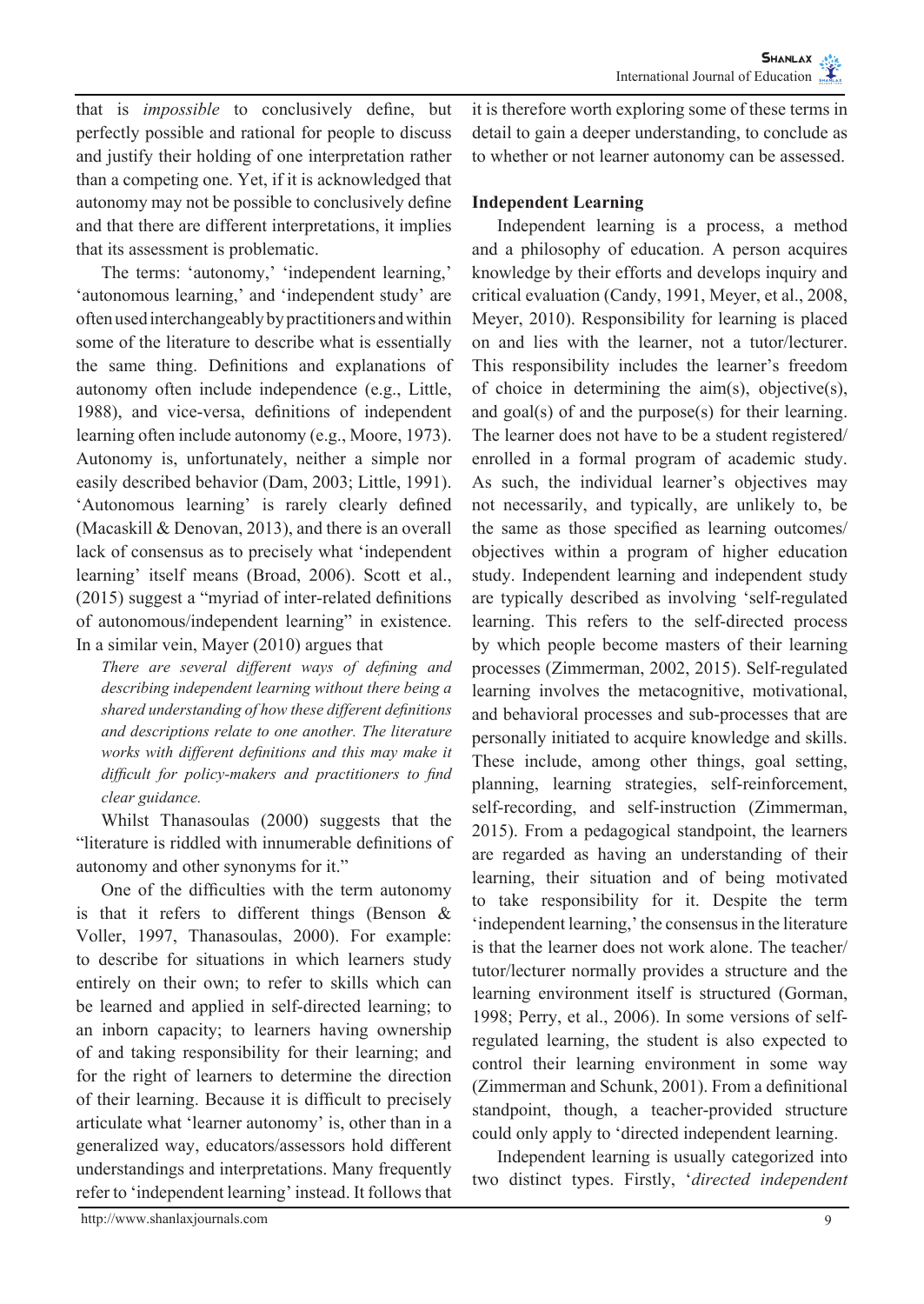*learning'*, where students are guided by curriculum content, pedagogy and assessment, and supported by tutors/lecturers and the learning environment, and in which students play an active role in their learning experience (Thomas, et al., 2014). Secondly, '*selfdirected independent learning'.* This primarily relates to Adult Education learning and processes of self-instruction. Self-directed independent learning is seen as a pedagogy in which adult students have the primary responsibility for the planning, conduct and evaluation of their learning (Caffarella, 2000, Hiemstra, 2000, Merriam & Caffarella, 1999). Self-directed independent learning does not have to occur within an educational institution or accredited program and does not have to be a part of any formal qualification. However, a formal qualification could form a part of self-directed independent learning. For example, an adult learner may choose to study philosophy outside of a university environment. They would set their own learning goals, such as to learn, within a certain period, about Hume's fork or the problem of induction and Kant's notion of ethics. They would then test their knowledge, perhaps through writing or in discussion with others. As part of their learning process, they could decide to engage in some university-level study, for example, through a short Adult Education class.

#### **Autonomous Learning**

 Boud (1998) suggests that the main characteristic of autonomous learning is that students take "significant responsibility for their learning over and above responding to instruction." The student exercises their personal agency. Autonomous learning is variously depicted as learners taking charge of their learning (Holec, 1981; Dickinson, 1993; Benson, 2011): learning the process(es) of 'how' they, as an individual, learn and about their attitudes and attitudinal values towards learning (Dickinson, 1993): and as being about learners' modes of learning (Benson, 2011). The most frequently cited definition of autonomous learning is Holec's (1982), which is that it is "The ability to take charge of one's learning." This ability to take charge of one's learning is the "single common thread" that runs through the literature (Little, 2007). Holec's definition is a very broad one and applies

equally to independent, self-directed learning. We may therefore assume that independent, self-directed learning, outside of the constraints of a student registered on a program of study and following a university-prescribed curriculum, is the same as autonomous learning.

 A more comprehensive definition of autonomous learning is provided by Candy (1991), who describes six aspects of autonomy. These are that the learner: (i) has freedom of choice; (ii) can develop goals and plans independently of pressure from others; (iii) has a capacity for reflection; (iv) has the will and the capacity to "fearlessly and resolutely to carry into practice, and through to completion, plans of action…without having to depend on others for encouragement and reassurance"; (v) can exercise self-mastery; and (vi) has a personal concept of their self as being autonomous. All of these apply equally to self-directed independent learning. Although Candy'swork helpsidentify the 'nature' of autonomy, in respect of assessment, it does not tell us. No aspects of the definitions lend themselves easily to use for assessment purposes. Using them as the basis for clear, assessable, pre-specified learning outcomes within a university credit-bearing framework would be extremely difficult, if not impossible. How, for example, could it be determined with any level of authenticity whether a person had acted fearlessly and resolutely or not? Or that a 'power of learning' had been exercised? How, when students always have the pressure of assessment deadlines, could it be determined that a learner had developed goals and planned independently of pressure from others? How can they have freedom of choice within a prescribed program of higher education study? What exactly is 'self-mastery'?

#### **The Nature of Autonomy**

 There are various questions that may be asked about the nature of learner autonomy. Is it a specific skill or a set of skills? Is it competence, an attitude, or an understanding? Is it a disposition, a behavior, or a set of behaviors? Or, is it some combination of many or all of these? Learner autonomy does not comprise a single behavior or set of behaviors that can be easily described (Little, 1981). It is a multi-dimensional construct (Benson, 2011) with many different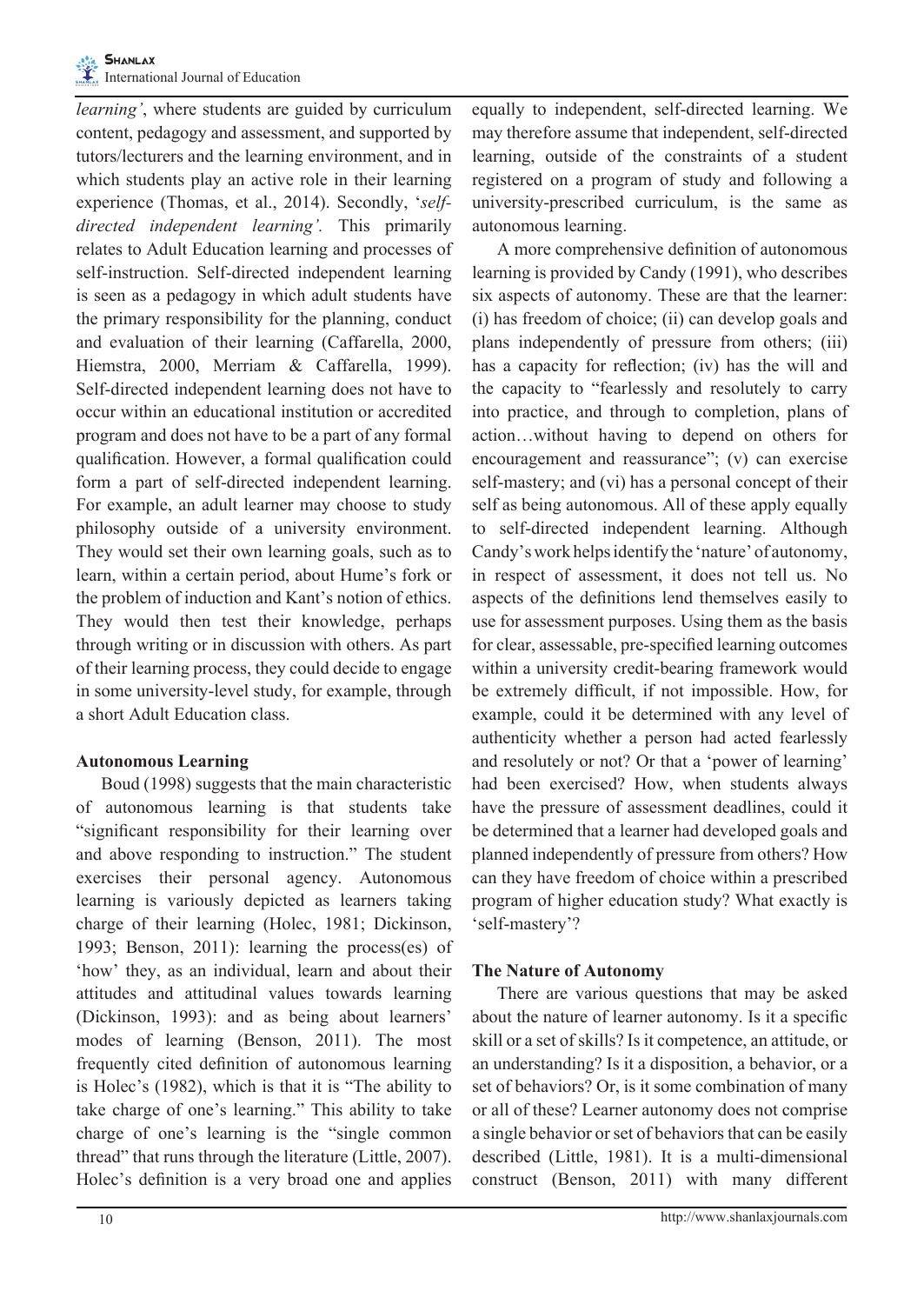and often unclear meanings. There are multiple and frequently somewhat vague interpretations of autonomous learning. Macaskill and Taylor (2010) argue that "there does not seem to be a single consensual definition" and that many academic journal articles "appear to discuss autonomous learning without defining exactly what they mean by it." Ecclestone (2000) argues that it is genuinely difficult to articulate with any level of precision what the criteria and outcomes are for autonomy. Defining and clearly describing autonomy is also problematic because it may manifest in many different forms, at different ages, and in different situations (O'Leary, 2007). It is clear that the nature of learner autonomy is, as Ecclestone (2007) suggests, a "slippery concept."

## **Distinguishing Autonomy and Directed Independent Learning**

 Little (2000) conceptualizes autonomy as a psychological capacity, which a learner may, or may not, decide to exercise.

*Autonomy… depends on the development and exercise of a capacity for detachment, critical reflection, decision making and independent action: autonomous learners assume responsibility for determining the purpose, content, rhythm and method of their learning, monitoring its progress and evaluating its outcomes.*

 Little's perspective provides us with a very useful distinction between autonomy and directed independent learning. From it, we can see that whilst directed independent learners may utilize reflection, decision making and act independently, they would not, within a formal program of university study, determine the content, nor purpose, of their learning. Their learning is structured and facilitated by a tutor/lecturer, working within a defined and prescribed structure of a curriculum with specified assessment tasks, with the purpose of achieving a pass to be awarded a qualification or credit towards one. The students' learning resides within the specified parameters of their program of study, as determined by disciplinary boundaries, the educational institution and its structures, and those of external quality regulators and professional body accreditation requirements. Conversely, a self-directed independent learner, an autonomous learner, would be able to decide the purpose and

http://www.shanlaxjournals.com 11

content of their learning because it is not structured nor constrained by the requirements of a program of study. It follows, that directed independent learning cannot be regarded as being autonomous learning.

 Almost 50 years ago, Moore (1973) argued that *For the non-autonomous learner…the teacher's role is that of a director of learning and the learners respond to the teacher's directions. The teacher tells the learner what is to be learned, how it is to be learned and when it has been learned.*

 Based on Moore's definition of the nonautonomous learner, a definition of autonomous learning was developed (Holmes, 2018) – the "autonomous learner has freedom of choice in determining what to learn, how they should learn it, and by when they should have learned it." Using this definition, it may be argued that autonomous learning cannot be part of a formal program of academic study. Therefore, the author's assertion that universities should not claim that they assess their students as being autonomous learners because, by the very nature of studying a prescribed program of university study, the student is, by definition, not an autonomous learner. They may be able to exercise responsibility for their learning over and above responding to tutor instruction and may have some flexibility or choice in deciding how they learn. Yet, they cannot decide what to learn, nor when they may learn it by. Students have very little, if any, flexibility in deciding when they may submit their assessed work (Holmes, 2019); there are fixed assessment points, fixed examination boards, fixed graduation points. Students have limited freedom of choice in determining what and how; they may learn something and almost no choice when they learn something. Consequently, they cannot be autonomous learners.

#### **Developing Autonomy**

 Universities may, however, be able to facilitate the development of student autonomy. Within the literature, there are opposing views. One regards autonomy as something that students need to be taught and to learn. The other regards it as preexisting/innate, something that all learners have and can exercise to some extent. Holec's (1981) work, for example, frequently cited as a key text, supported the former view, arguing that learner autonomy was not inborn but must be acquired through learning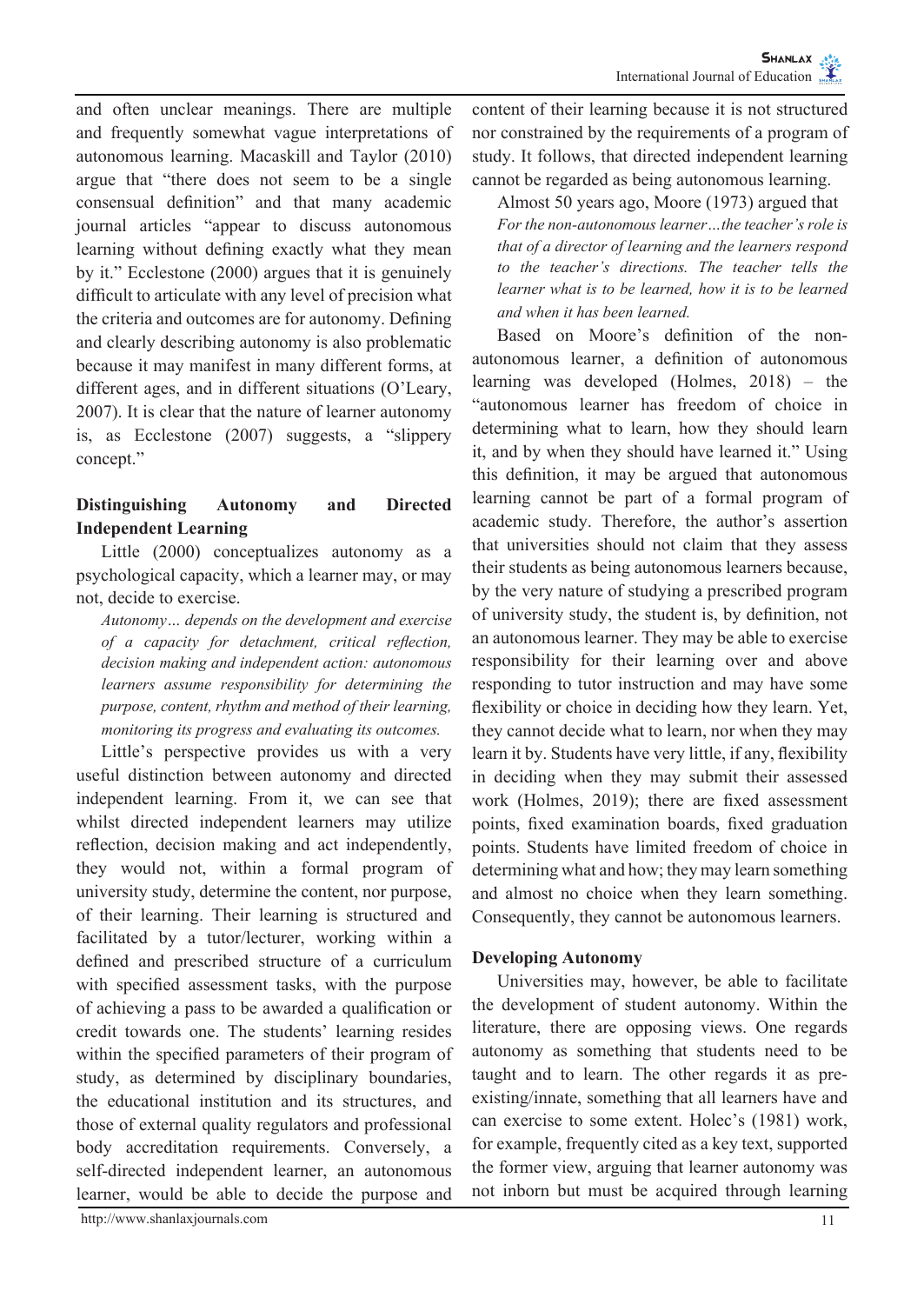(whether formal or informal). Contrastingly, Moore (1973) argues that it is innate and is related to a person's state of development, and at some point, a person "acquires" autonomy. Holec's (1982) definition of autonomy, "The ability to take charge of one's learning," has subsequently been modified by others, frequently depending on whether they see learner autonomy as a means to an end or an end product itself of a learning process. Some (e.g., Candy, 1991; Thanasoulas, 2000) argue that it is a process, not a product and that a learner does not become autonomous, only that they work towards autonomy. Others, however, regard it as being both a process and an outcome. It is advocated as both a means to an end and as an end in itself. This is problematic for educators, assessors and learners, as it may be unclear which of these is the aim. Is it what Boud (1988) labels as being a product-orientation; that is, producing an autonomous person? Or, is it a process orientation, i.e., introducing activities to the teaching and learning process which require students to act autonomously (e.g., Dam, 1998)? Or is it, as Holec's definition would suggest, both? For assessment purposes, it would be essential to ensure which was being referred to. It is also worth noting that a process-oriented approach may not lead to a satisfactory product outcome. A capacity for behavior is not the same as demonstrating that behavior. A student may believe that they are and that they are acting autonomously, yet in practice, their behavior may exhibit few signs of this (Holmes, 2018).

#### **Challenges in Assessing Learner Autonomy**

 As has been shown, using the existing definitions of learner autonomy means that a student studying a prescribed university program of study cannot be considered to be an autonomous learner. Yet, from the perspective of autonomy being a process, not a product, university educators can facilitate students 'becoming autonomous', and aspects of this may be assessable. The rationale for assessing it is that, if universities do not, then, as the literature on assessment suggests (e.g., Gibbs, 2006; Race, 2014; Torrance, 2012; Baird, et al., 2017), some students may not regard it as being important and therefore not make any effort to become autonomous. Yet,

to identify if a student is in the process of actually 'becoming autonomous,' this would need to be demonstrable and assessable. As Benson argues, "If we aim to help learners to become more autonomous, we should at least have some ways of judging whether we have been successful or not" (Benson, 2001). In respect of pre-university education, Black et al. (2006) have suggested that the difficulties associated with assessing autonomy are so great that the focus should be on promoting educational practices that can increase learner autonomy without attempting to assess it. Yet compulsory education does not typically claim that it develops autonomous learners. Therefore there is no real need for its assessment in schools.

# **How Many Higher Education Institutions Legitimately Claim that their Students are Becoming Autonomous Learners?**

 From the position that autonomy is a process, not an outcome, Boud (1981) suggests that it is not an absolute standard to be met. Still, a goal to be pursued and that what is important is the direction taken by the student towards responsibility for their learning, not the magnitude of change. Building on previous work by Lewis (1978), he argues that the "only realistic goal for higher education is that students should be more autonomous when they leave a course than when they enter" (Boud, 1981), not that they have reached a specific point that may be measured or judged for assessment purposes. There is a very clear argument that all assessment involves making a judgment (Taras, 2010) and that, without a judgment, there can be no assessment. Yet Boud argues that universities should not attempt to make a judgment and therefore not assess whether a student has become, or the extent to which they have become, an autonomous learner, but, instead, to focus on whether they are in the process of becoming one. If the focus is on whether a learner is in the process of becoming autonomous, then there would be no need for them to have to demonstrate that they had become autonomous, only that they were becoming so during a program of study and were, in some way, 'more autonomous' at the end, compared with when they commenced it. Although this would necessarily involve some form of academic judgment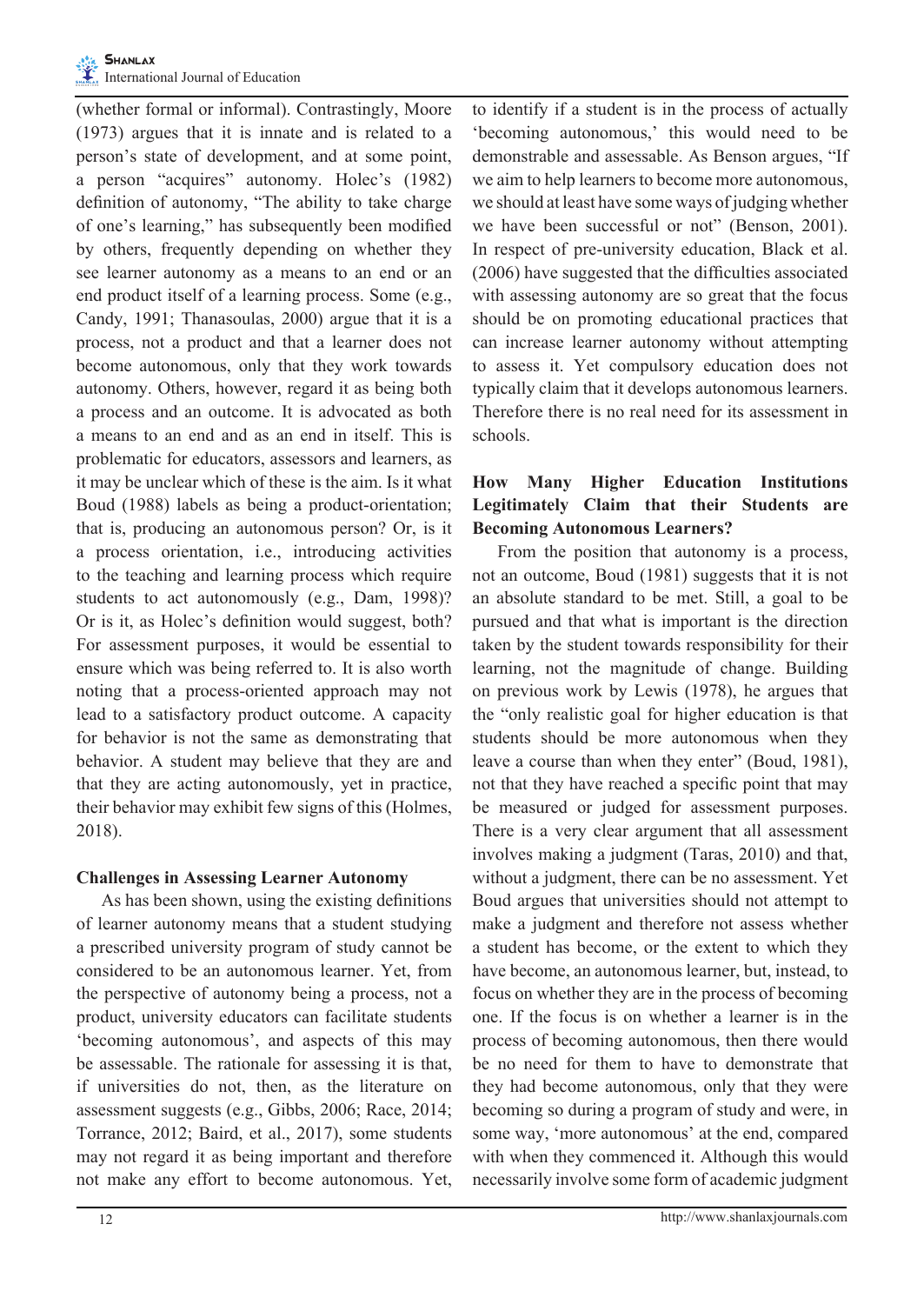in comparing their behavior at the start and end of their studies and there are in-practice tensions that would arise from this (Holmes, 2018), though they are not insurmountable. Whether or not a learner demonstrated they were becoming autonomous would not easily be graded for assessment purposes. Therefore any process of determining whether they were may have to lie outside of university creditbearing frameworks used for the award of degrees. However, assessment tasks that required a student to increasingly act autonomously in some way to produce their assessed work could legitimately be used to demonstrate the development of autonomy.

 A simple example is that at the start of a program of study, a student needs to be provided with a prescribed reading list of specific books and journal articles that they must-read. Towards the end of the program, they can identify the reading they need to do themselves for a final-year research project or dissertation. Although this would be only one aspect of autonomy, it would demonstrate that a student was in the process of 'becoming autonomous.' Similar scenarios may be envisaged for students engaged in, for example, lab work, group work, and group research projects as they moved from the first to second to the final year of undergraduate study. Adopting such an approach might allow universities to legitimately claim that they were fulfilling one of higher education's central aims; the development of learner autonomy.

 Unfortunately, one further serious challenge may be anticipated. If educators explain to their students that their developing autonomy will be assessed in some way as they progress through their degree, this creates further problems. Benson (2001) argues that measuring autonomy is problematic because autonomous behavior should be initiated by the student rather than in response to an assessment or learning task. This creates a serious challenge. If a tutor/assessor explains to learners that they are, or will be, assessing their autonomy in any way, some students will demonstrate behavior that they believe the tutor/assessor will perceive as being autonomous, although it will not be genuinely autonomous behavior. Almost by default, as soon as it is indicated to learners that their autonomy may be assessed, it may be impossible to do so authentically.

This raises a further question about universities' espoused aims of developing autonomous learners. If lecturers cannot assess genuine autonomy, then should universities claim that it is being developed in their students?

#### **Conclusion**

 It is evident that whilst the development of learner autonomy is seen to be a key aspiration of higher education, the term is not at all clearly defined. Teaching staff holds different positions and understandings of what autonomy is. Whilst this does not cause any problems for the individual learner engaged in independent, self-directed learning, it does lead to serious issues in creditbearing programs of higher education. Its assessment is highly problematic. It is the author's belief that, from a theoretical perspective, for accredited programs of higher education, until more detailed and 'workable-in-practice' definitions are available, the development of learner autonomy in some shape and form is possible, yet its assessment is not.

#### **References**

- Baird, Jo-Anne, et al. "Assessment and Learning: Fields Apart?" *Assessment in Education: Principles, Policy & Practice*, vol. 24, no. 3, 2017, pp. 317-350.
- Bajrami, L. "Different Approaches for Learner Autonomy in Higher Education." *Promoting Learner Autonomy in Higher Education*. Edited by B. Xhaferri, et al., South East European University, 2015, pp. 147-156.
- Benson, Phil, and Peter Voller. *Autonomy and Independence in Language Learning*. Pearson Education, 1997.
- Benson, Phil. *Teaching and Researching Autonomy In Language Learning*. 2nd edition. Pearson Education, 2011.
- Benson, Phil. *Teaching and Researching Autonomy in Language Learning*. Pearson Education, 2001.
- Black, Paul, et al. "Learning How to Learn and Assessment for Learning: A Theoretical Inquiry." *Research Papers in Education*, vol. 21, no. 2, 2006, pp. 119-132.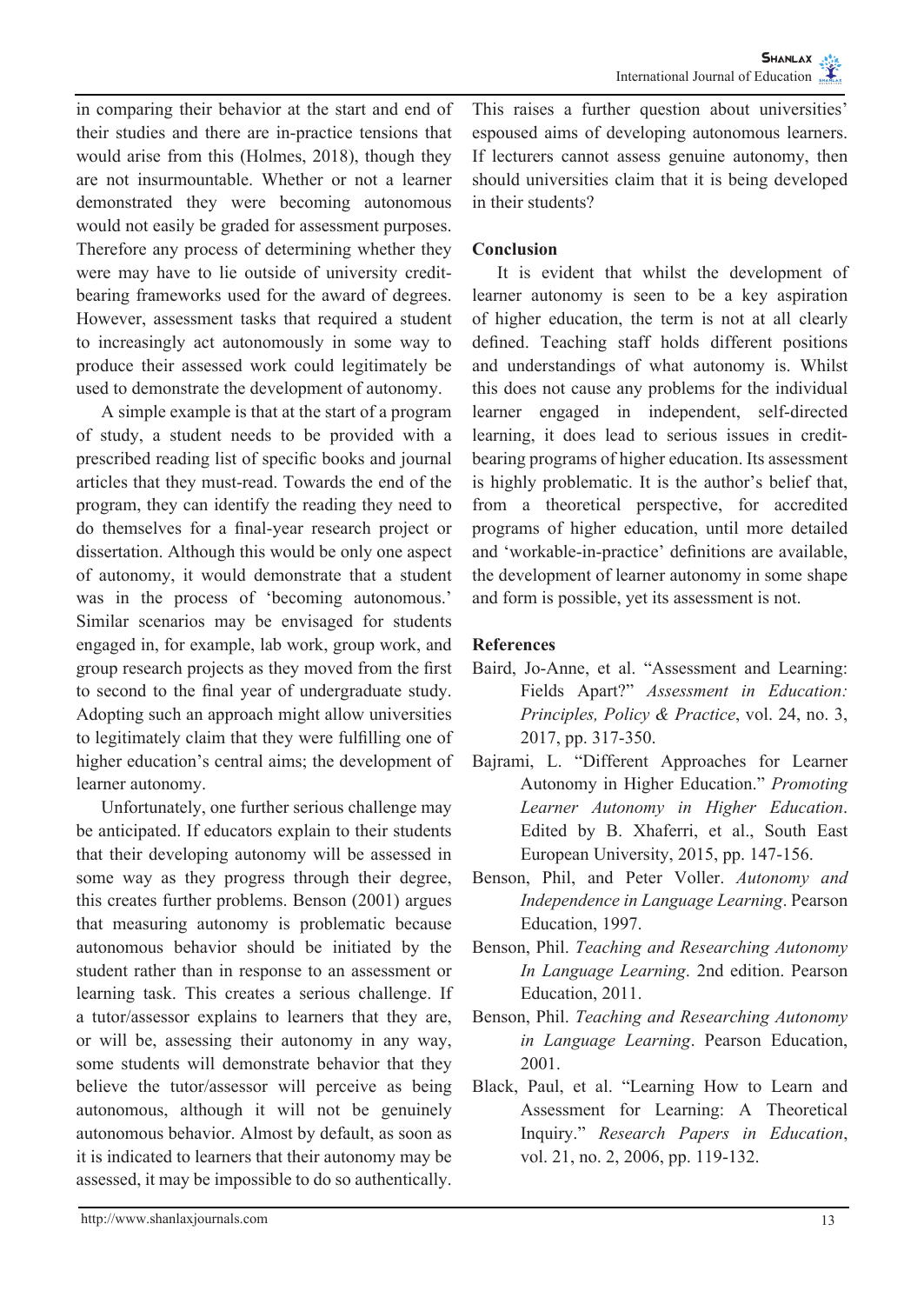- Blin, Françoise. "CALL and the Development of Learner Autonomy: Towards an Activity-Theoretical Perspective." *ReCall,* vol. 16, no. 2, 2004, pp. 377-395.
- Boud, David. *Developing Student Autonomy in Learning*. 2nd edition. Psychology Press, 1988.
- Boud, David. *Developing Student Autonomy in Learning*. Kogan Page, 1981.
- Broad, James. "Interpretations of Independent Learning in Further Education." *Journal of Further and Higher Education*, vol. 30, no. 2, 2006, pp. 119-143.
- Caffarella, R.S. "Goals of Self-Learning." *Conceptions of Self-Directed Learning: Theoretical and Conceptual Considerations*. Waxmann, 2000, pp. 37-48.
- Candy, Philip C. *Self-Direction for Lifelong Learning: A Comprehensive Guide to Theory and Practice*. Jossey-Bass, 1991.
- Cao, Yunsheng. "Cultivation of Autonomous Learning Ability-Essential Requirement for College Students." *Proceedings of the International Conference on Information Engineering and Applications*. Edited by Zhical Zhong, Springer, pp. 11-18.
- Cotterall, Sara. "Readiness for Autonomy: Investigating Learner Beliefs." *System*, vol. 23, no. 2, 1995, pp. 195-205.
- Dam, Leni. "Developing Learner Autonomy: The Teacher's Responsibility." *Learner Autonomy in the Foreign Language Classroom, Teacher, Learner, Curriculum and Assessment*. Edited by Little, David, et al., Authentik Language Learning Resources Ltd., 2003, pp. 135-146.
- Dickinson, Leslie. "Learner Autonomy: What, Why and How?." *Autonomy in Language Learning*, 1993.
- Ecclestone, Katheryn. "Assessment and Critical Autonomy in Post-compulsory Education in the UK." *Journal of Education and Work*, vol. 13, no. 2, 2000, pp. 141-162.
- Ecclestone, Kathryn. "Commitment, Compliance and Comfort Zones: The Effects of Formative Assessment on Vocational Education Students' Learning Career." *Assessment in Education*, vol. 14, no. 3, 2007, pp. 315-333.
- Gallie, W.B. "Essentially Contested Concepts." *Proceedings of the Aristotelian Society*, vol. 56, 1956, pp. 167-198.
- Gibbs, Graham. "How Assessment Frames Student Learning." *Innovative Assessment in Higher Education*. Edited by Cordelia Bryan and Karen Clegg, Routledge, 2006, pp. 23-36.
- Gorman, Michael. "The 'Structured Enquiry' is not a Contradiction in Terms: Focused Teaching for Independent Learning." *Teaching History*, no. 92, 1998, pp. 20-26.
- Hiemstra, R. "Self-Directed Learning: The Personal Responsibility Model." *Conceptions of Self-Directed Learning: Theoretical and Conceptual Considerations*. Waxmann, 2000, pp. 93-108.
- Holec, Henri. *Autonomy and Foreign Language Learning*. Pergamon Press, 1981.
- Holmes, Andrew G. "Learning Outcomes A Good Idea, Yet with Problems and Lost Opportunities." *Educational Process: International Journal,* vol. 8, no. 3, 2019, pp. 159-169.
- Holmes, Andrew G. "Problems with Assessing Student Autonomy in Higher Education, an Alternative Perspective and a Role for Mentoring." *Educational Process: International Journal*, vol. 7, no. 1, 2018, pp. 24-38.
- Kormos, Judit, and Kata Csizer. "The Interaction of Motivation, Self-regulatory Strategies, and Autonomous Learning Behaviour in Different Learner Groups." *TESOL Quarterly*, vol. 48, no. 2, 2014, pp. 275-299.
- Lamb, Terry, and Hayo Reindeers. *Learner and Teacher Autonomy: Concepts, Realities and Responses*. John Benjamins Publishing Company, 2008.
- Lewis, Harry A. "A Teacher's Reflections on Autonomy." *Studies in Higher Education,*  vol. 3, no. 2, 1978, pp. 149-160.
- Little, D. "Autonomy and Autonomous Learners." *Routledge Encyclopedia of Language Teaching and Learning*. Routledge, 2000.
- Little, David. *Learner Autonomy 1: Definitions, Issues and Problems*. Authentik, 1991.